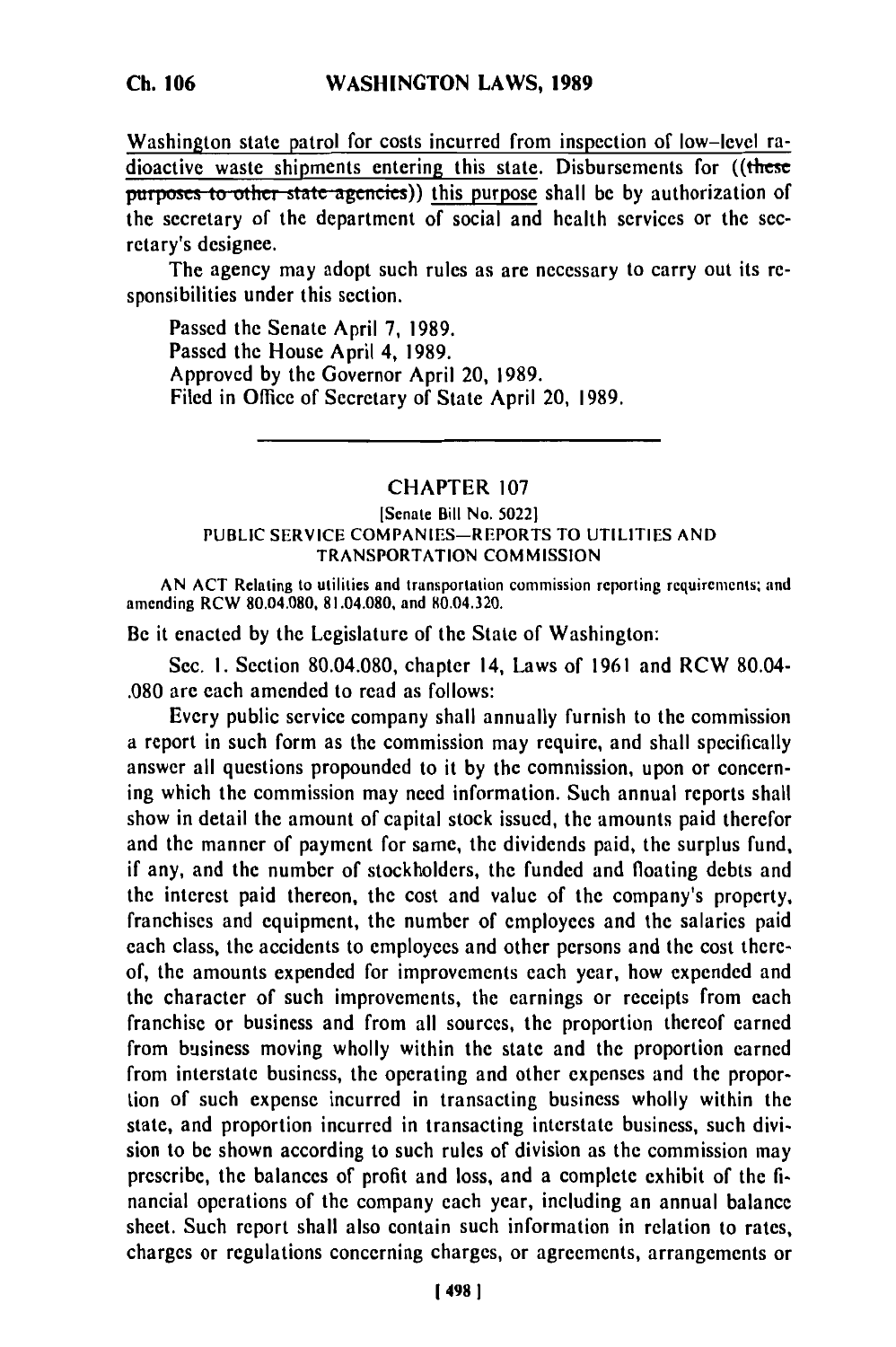contracts affecting the same, as the commission may require; and the commission may, in its discretion, for the purpose of enabling it the better to carry out the provisions of this title, prescribe the period of time within which all public service companies subject to the provisions of this title shall have, as near as may **be,** a uniform system of accounts, and the manner in which such accounts shall be kept. Such detailed report shall contain all the required statistics for the period of twelve months ending on the last day of any particular month prescribed **by** the commission for any public service company. Such reports shall be made out under oath and filed with the commission at its office in Olympia ((within three months after the close of the designated vear for which such report is made)) on such date as the commission specifies by rule, unless additional time **be** granted in any case **by** the commission. The commission shall have authority to require any public service company to file monthly reports of earnings and expenses, and to file periodical or special, or both periodical and special, reports concerning any matter about which the commission is authorized or required **by** this or any other law, to inquire into or keep itself informed about, or which it is required to enforce, such periodical or special reports to be under oath whenever the commission so requires.

Sec. 2. Section 81.04.080, chapter 14, Laws of 1961 and RCW 81.04- .080 are each amended to read as follows:

Every public service company shall annually furnish to the commission a report in such form as the commission may require, and shall specifically answer all questions propounded to it **by** the commission, upon or concerning which the commission may need information. Such annual reports shall show in detail the amount of capital stock issued, the amounts paid therefor and the manner of payment for same, the dividends paid, the surplus fund, if any, and the number of stockholders, the funded and floating debts and the interest paid thereon, the cost and value of the company's property, franchises and equipment, the number of employees and the salaries paid each class, the accidents to passengers, employees and other persons and the cost thereof, the amounts expended for improvements each year, how expended and the character of such improvements, the earnings or receipts from each franchise or business and from all sources, the proportion thereof earned from business moving wholly within the state and the proportion earned from interstate traffic, the nature of the traffic movement showing the percentage of the ton miles each class of commodity bears to the total ton mileage, the operating and other expenses and the proportion of such expense incurred in transacting business wholly within the state, and the proportion incurred in transacting interstate business, such division to **be** shown according to such rules of division as the commission may prescribe, the balances of profit and loss, and a complete exhibit of the financial operations of the carrier each year, including an annual balance sheet. Such **re**port shall also contain such information in relation to rates, charges or